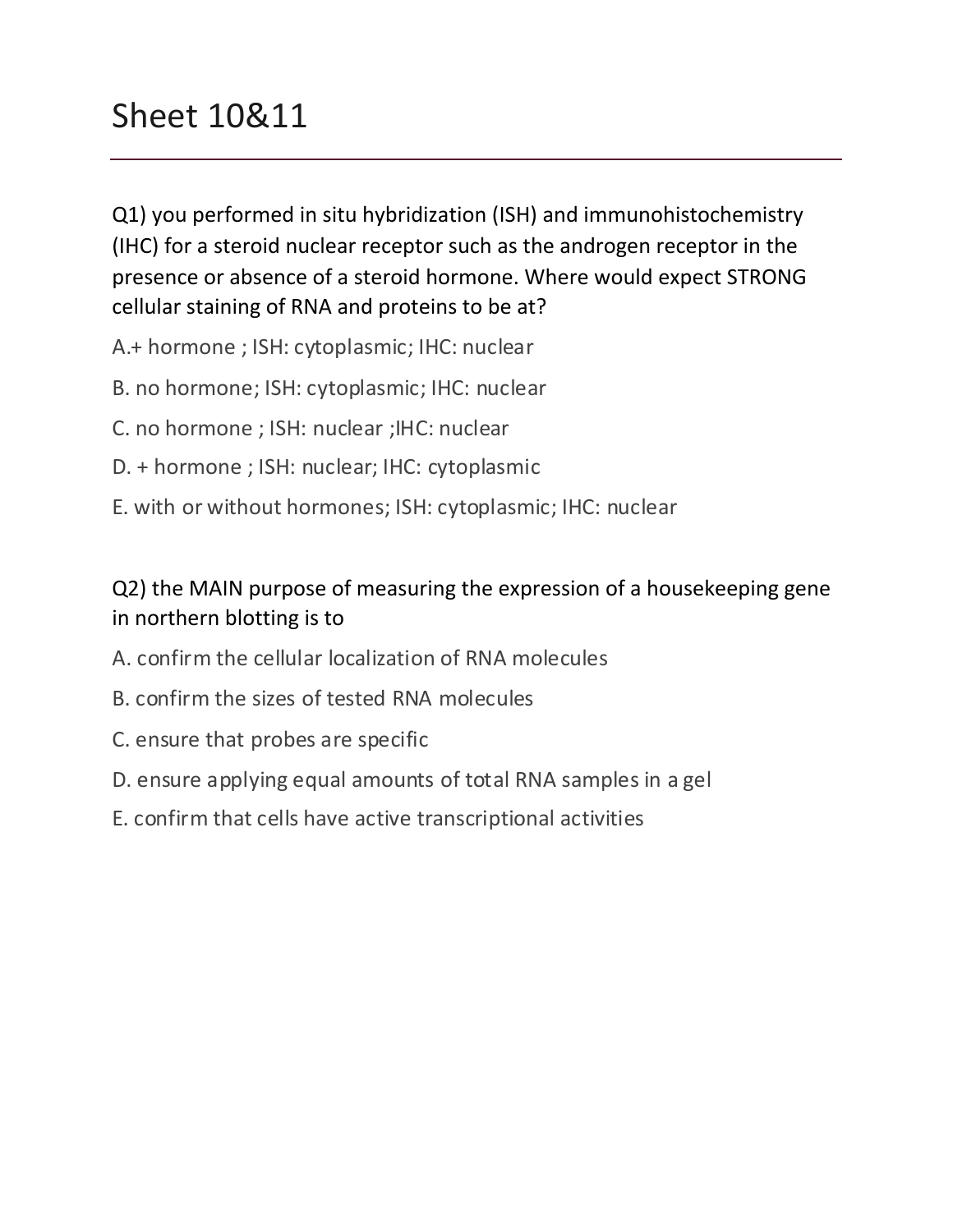## Q3) Deacetylation of histones has which of the following effects?

A. Uncoiling of histone structure, preventing it from being accessed by transcriptional machinery.

B. Uncoiling of histone structure, allowing it to be accessed by transcriptional machinery.

C. Coiling of histone structure, preventing it from being accessed by transcriptional machinery.

D. Coiling of histone structure, allowing it to be accessed by transcriptional Machinery.

Q4) The reason behind analyzing the expression of a housekeeping gene in Northern blotting is:

- A. To ensure equal loading of total RNA of a sample
- B. To measure the stability of mRNA in a sample
- C. To determine the splicing of mRNA molecules
- D. To ensure the expression of all genes is a sample
- E. To estimate the length (size) of mRNA molecules

#### Q5) In situ hybridization done on a tissue section reveals staining in one region, and immunohistochemistry reveals staining in anotherThis indicates:

A. A pre-mRNA exists in one region of the tissue, but it is modified somewhere else

B. A protein exists in one region of the tissue, but it is modified somewhere else

C. A gene is expressed in one region, but its protein product is localized somewhere else

D. A gene is expressed, but the protein is degraded

E. Both mRNA and protein are modified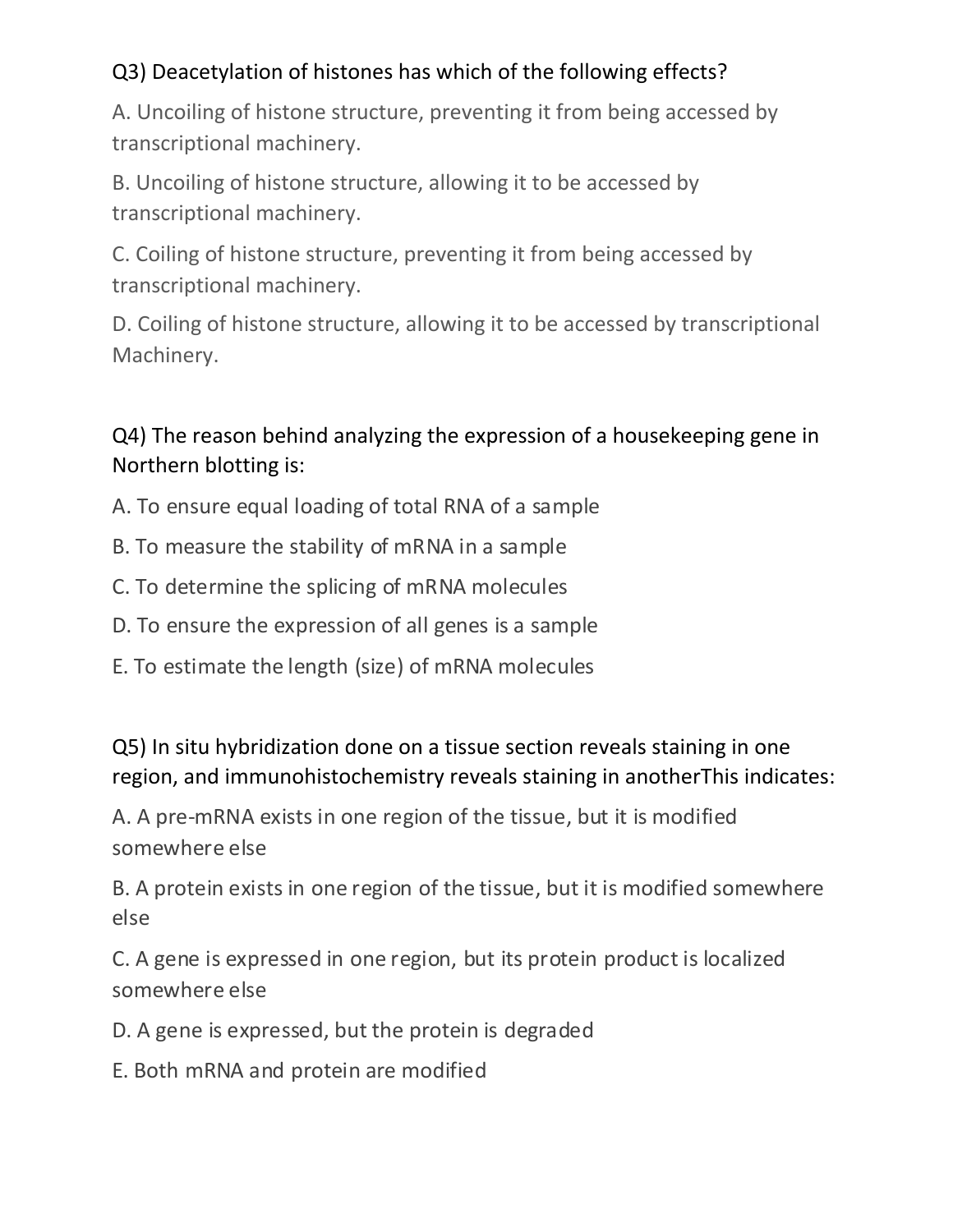## Q6) The reason behind analyzing the expression of a housekeeping gene in Northern blotting is:

- A. To ensure the expression of all genes is a sample
- B. To measure the stability of mRNA in a sample
- C. To ensure equal loading of total RNA of a sample
- D. To estimate the length (size) of mRNA molecules
- E. To determine the splicing of mRNA molecules

#### Q7) the Xist gene on the X chromosome produces

- A. a cytosine methyltransferase
- B. a long non-coding RNA
- C. a microRNA
- D. a gene repressor protein
- E. a histone modifying

#### Q8) I said that some promoters are "leaky" because

- a. the phenomenon is also called basal expression
- b. interaction are based on reversible, non- covalent forces
- c. they are mutated
- d. repressors are not produced all the time
- e. repressors are repressed themselves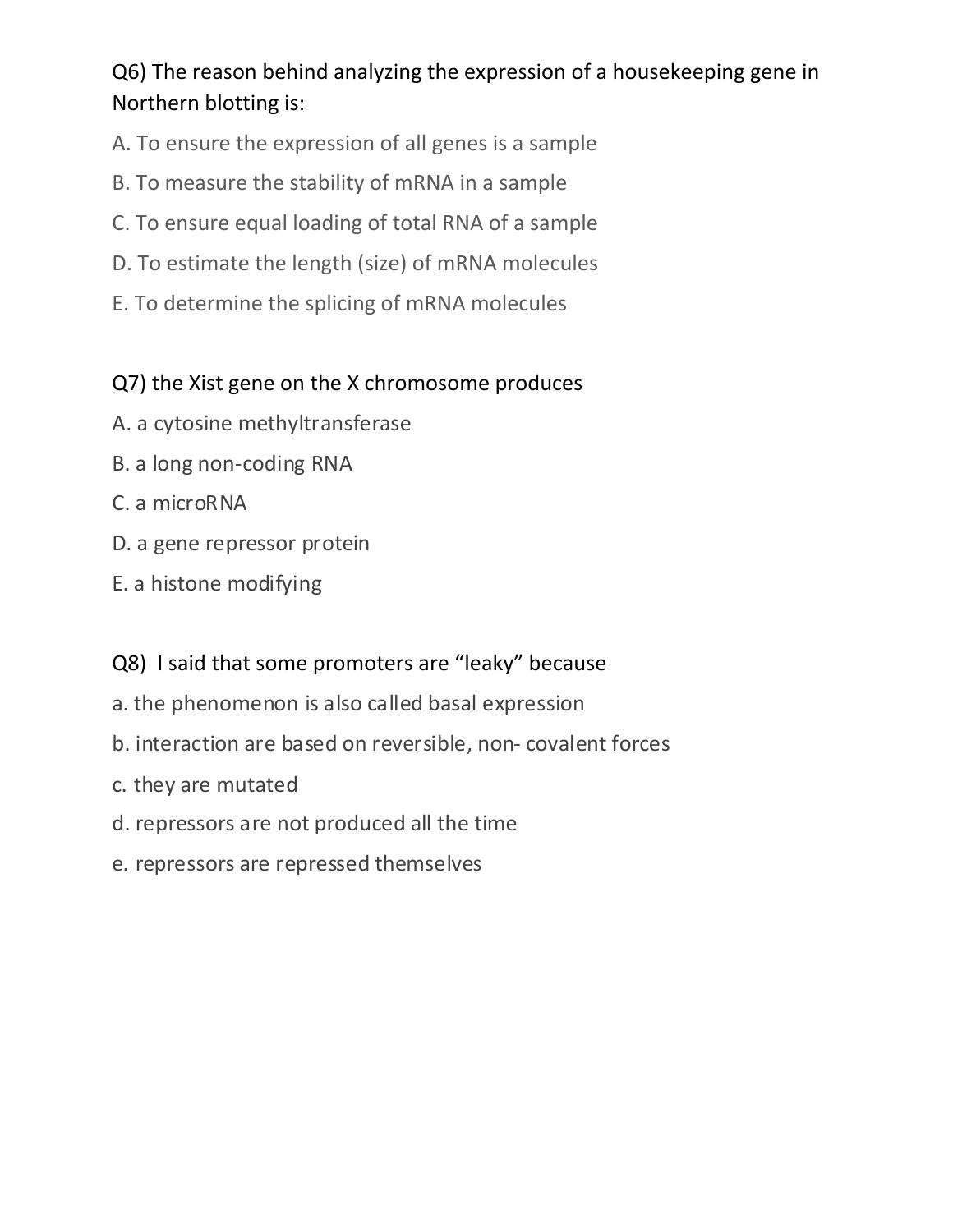#### Q9) removal of iron response elements from the ferritin mRNA results in

- A. production of different protein isoforms
- B. increased binding of the iron regulatory protein to the mRNA
- C. decreased stability of mRNA
- D. increased half-life of the mRNA
- E. increased translation regardless of iron levels

#### Q10) One of the following is NOT a regulation by epigenetics:

- A. Methylation of histones
- B. A point mutation of the promoter regions
- C. Methylation of cytosines within promoter regions
- D. Binding of noncoding RNAs to promoters regions
- E. Conversion of heterochromatin to euchromatin

#### Q11) one of the following is NOT true regards to histone acetylation?

- A. the interaction between DNA and histones become weaker
- B. the extended "tail" of histones is the part that is acetylated
- C. histone acetylation activates transcription
- D. the amino acid lysine is the main target of the enzyme, histone acetyltransfrase
- E. transcription factor II H (TFIIH) is responsible for histone acetylation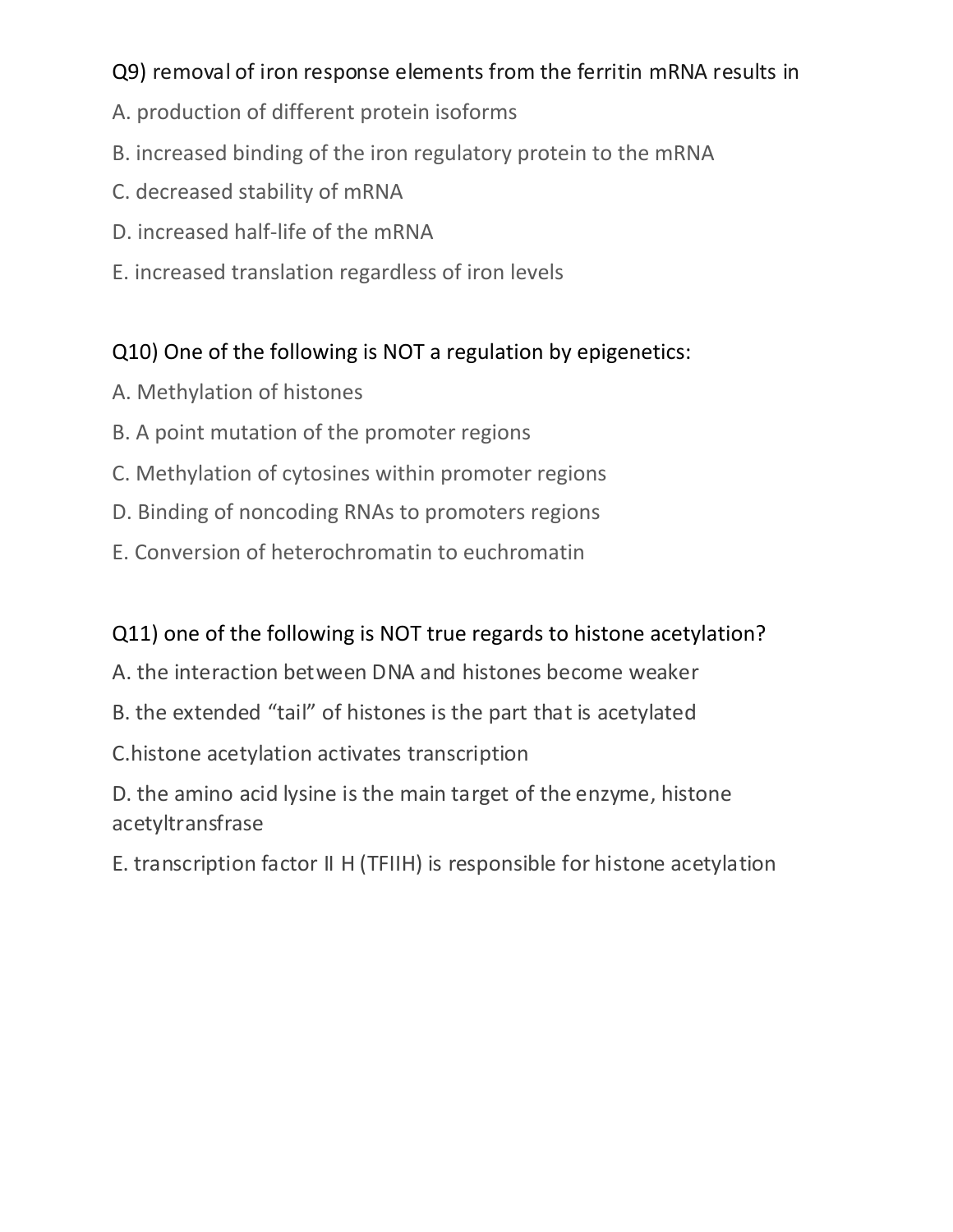Q12)In the presence of glucose, one the following is NOT NECESSARILY true in regards to the lac operon

- A. The enzyme adenylyl cyclase is not active
- B. CAP is not bound to upstream of the promoter region
- C. The lac repressor is always bound to the operator
- D. cAMP levels are low
- E. CAP cannot stimulate the RNA polymerase

#### Q13) how do transcriptional repressors with DNA-binding domains only function?

- A. they chemically modify the bases within promoters
- B. they modify the chromatin structure of promoters
- C. they compete with activators in binding to promoters
- D. they change the DNA sequence of promoters
- E. they prevent enhancers-promoter interaction

### Q14) what is the effect of a repressed mutation within the permease gene of the lac operon?

- A. the lac operon is regulated normally
- B. there will be high levels of cAMP in cells
- C. the lac repressor will be mostly bound to the operator
- D. the lac I gene will not be expressed
- E. the lac operon will be turned on most of the time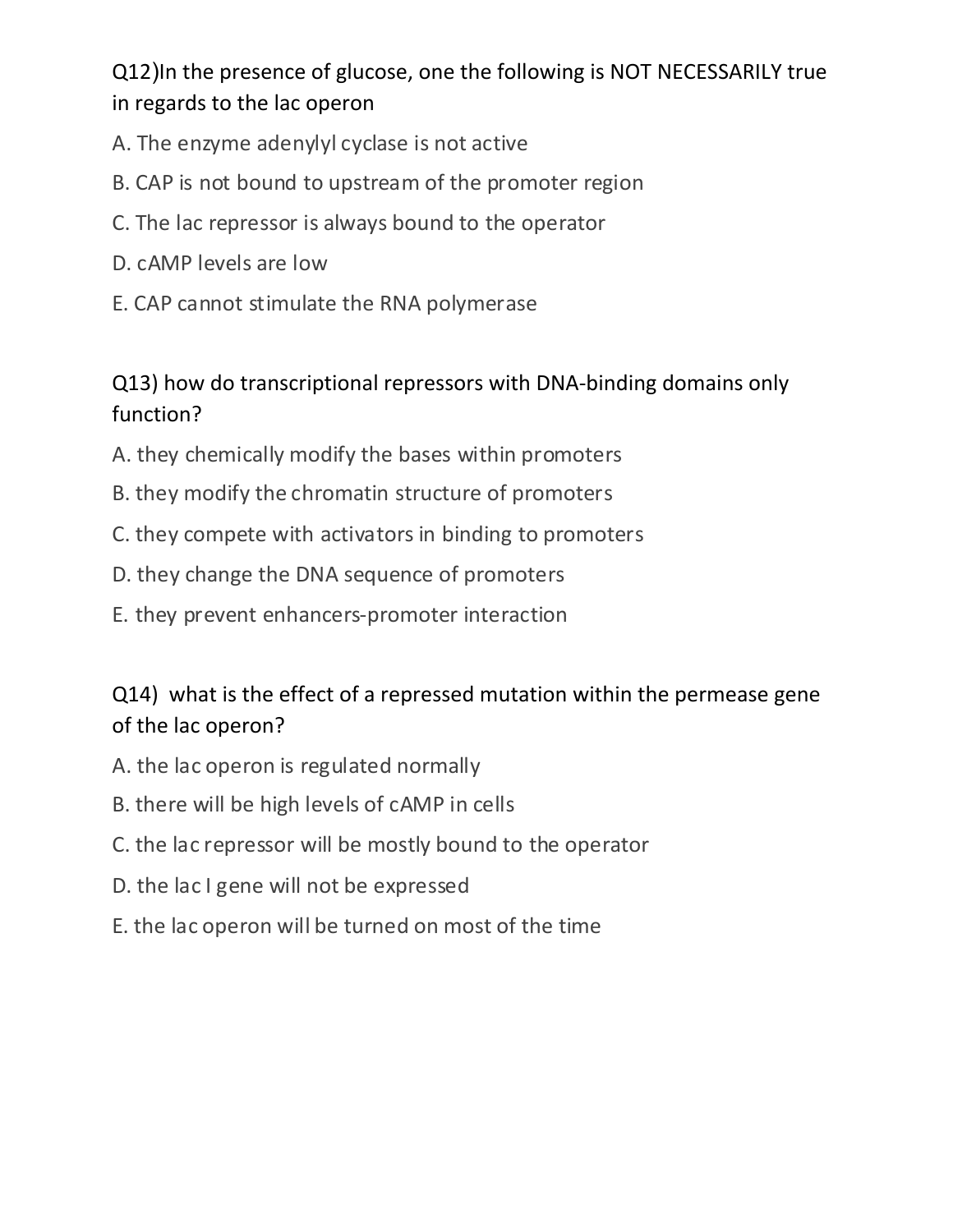#### Q15) hormone response elements are examples of

- A. insulators
- B. CpG island
- C. promoter-proximal elements
- D.core promoters
- E. enhancers

# Q16) One of the following is NOT a regulation by epigenetics:

- A. Methylation of cytosines within promoter regions
- B. Conversion of heterochromatin to euchromatin
- C. A point mutation of the promoter regions
- D. Binding of noncoding RNAs to promoters regions
- E. Methylation of histones

## Q17) One of the following in NOT a cis-acting element:

- A. Iron response element binding protein
- B.GC-rich box (-35 sequence)
- C. Enhancer
- D. Shine-Dalgarno sequence
- E. Iron-response element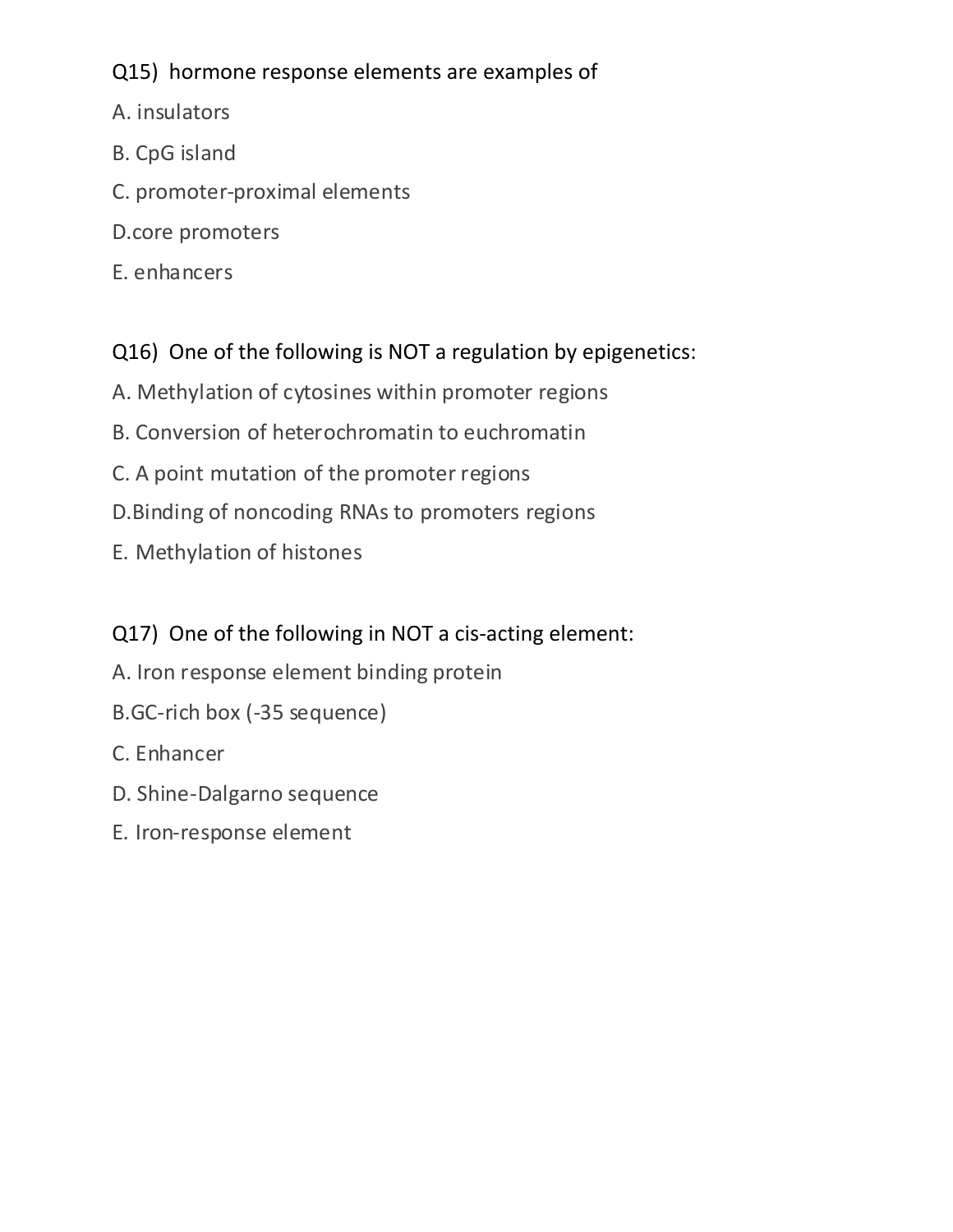Q18) The following mutation would cause constitutive expression of the Lac operon:

A. Constant binding of the RNA polymerase to the promoter

- B. Deletion of the promoter
- C. Deletion of the Lac I gene
- D. Inability of allolactose to bind to the lac repressor

E. Constant binding of catabolic-activating protein (CAP) upstream of the promoter

#### Q19) What is the action of cyclic AMP (cAMP) on the lac operon?

- a. It binds to and stabilize the polycistronic mRNA
- b. It binds to and activates beta-galactosidase

c. It binds catabolic activating protein (CAP) stimulating its binding upstream of the promoter

- d. It binds the RNA polymerase stabilizing its binding to the promoter
- e. It binds the repressor preventing its binding to the promoter.